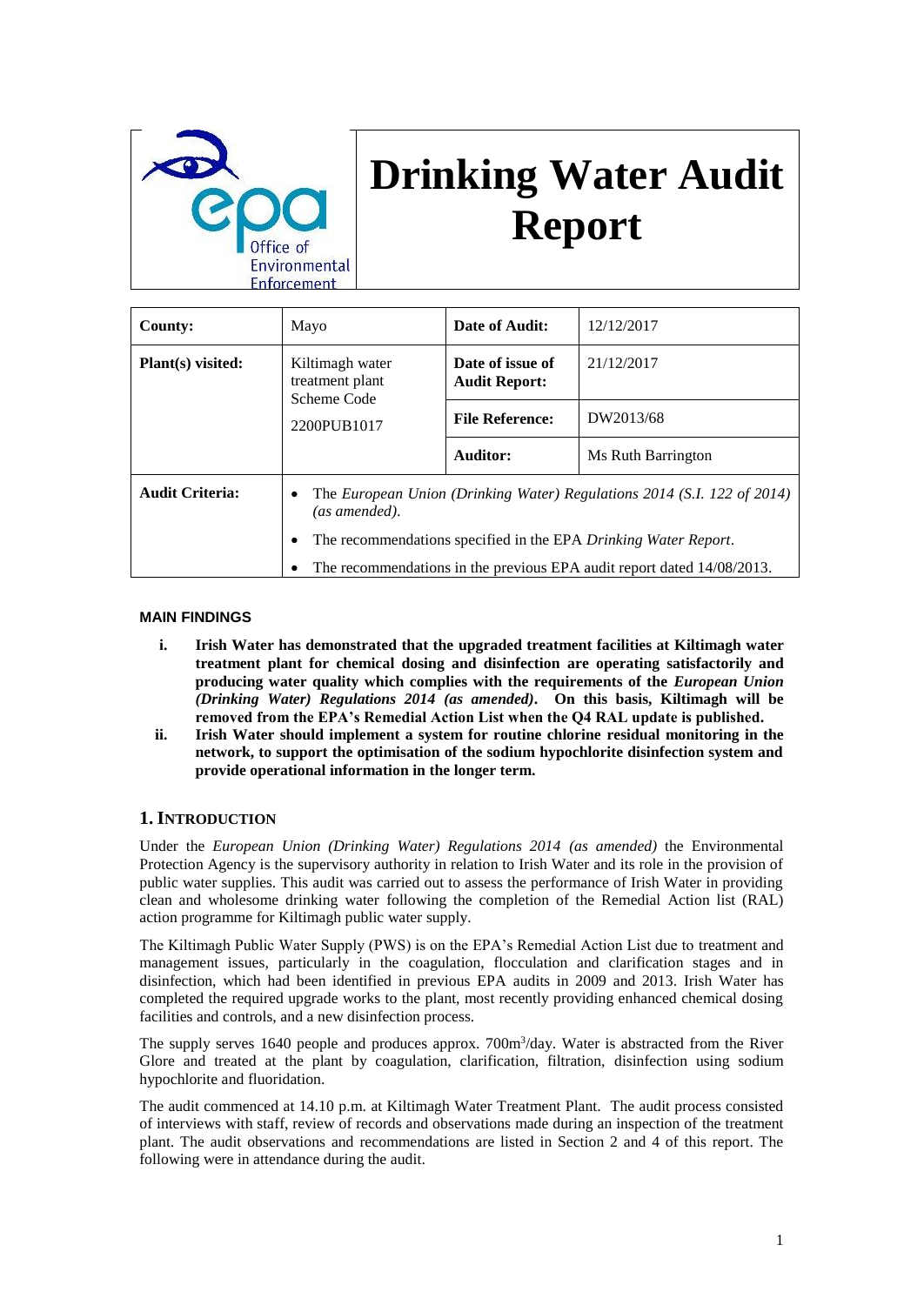Representing Irish Water:

Mr Sean Higgins – Asset Operations Lead Mr Pat O' Sullivan – Drinking Water Compliance Specialist Mr Thomas Gibbons – Drinking Water Compliance Analyst

Representing Mayo County Council Mr Keiran Shally – Operations Water Services Mr Michael McDermott – Water Services Mr Stephen Tonra – Water Services

Representing Glan Agua Mr Niall McIntyre – Project Engineer Mr Conor Callagy – Commissioning Engineer

Representing the Environmental Protection Agency:

Ms Ruth Barrington – Inspector

# **2. AUDIT OBSERVATIONS**

┑

*The audit process is a random sample on a particular day of a facility's operation. Where an observation or recommendation against a particular issue has not been reported, this should not be construed to mean that this issue is fully addressed.*

| 1. | <b>Chemical Treatment and Filtration</b> |                                                                                              |  |  |
|----|------------------------------------------|----------------------------------------------------------------------------------------------|--|--|
|    | a.                                       | Coagulation is carried out using polyaluminium chloride (PAC) and polyelectrolyte.           |  |  |
|    | $b_{\cdot}$                              | Enhanced controls over chemical dosing have been provided since the previous EPA audit,      |  |  |
|    |                                          | including static mixing, duty and standby coagulant and polyelectrolyte pumps with           |  |  |
|    |                                          | automatic changeover, and PAC dosing is now linked to UVT bands.                             |  |  |
|    | c.                                       | Raw water from the river is typically in the range 1.5-2.5 NTU. At the time of the audit,    |  |  |
|    |                                          | Filter 1 was achieving 0.049 NTU and Filter 2 was achieving 0.067 NTU. Final water was       |  |  |
|    |                                          | 0.03 NTU.                                                                                    |  |  |
|    | d.                                       | The turbidity sample pumps for Filters 1 and 2 are to be moved under the upgrade contract.   |  |  |
|    |                                          | The current location has been assessed by Irish Water as unsuitable (in a confined space)    |  |  |
|    |                                          | and more appropriately sized sample pumps are needed for representative samples.             |  |  |
| 2. |                                          |                                                                                              |  |  |
|    | <b>Disinfection</b>                      |                                                                                              |  |  |
|    | a.                                       | Filtered water is now disinfected using sodium hypochlorite, where chlorine gas had been     |  |  |
|    |                                          | used prior to the upgrade.                                                                   |  |  |
|    | b.                                       | Sodium hypochlorite is dosed flow proportionally with residual trim based on a new           |  |  |
|    |                                          | chlorine monitor location with adequate contact time.                                        |  |  |
|    | $c_{\cdot}$                              | Duty and standby chlorine dosing is in place with automatic switchover.                      |  |  |
|    | d.                                       | Chlorine alarms are activated at a warning level of 0.6 mg/l with a plant shutdown           |  |  |
|    |                                          | triggered after 100 seconds at 0.3 mg/l.                                                     |  |  |
|    | e.                                       | There is approximately 12 hours storage capacity in the terminal reservoir in the event of a |  |  |
|    |                                          | plant shutdown.                                                                              |  |  |
|    | f.                                       | There is secondary chlorination at the reservoir which was not examined as part of the       |  |  |
|    |                                          | audit.                                                                                       |  |  |
|    | g.                                       | At the time of the audit there was no regular system set up for routine manual chlorine      |  |  |
|    |                                          | monitoring in the network.                                                                   |  |  |
|    | h.                                       | There are two online chlorine monitoring points in the network located after the terminal    |  |  |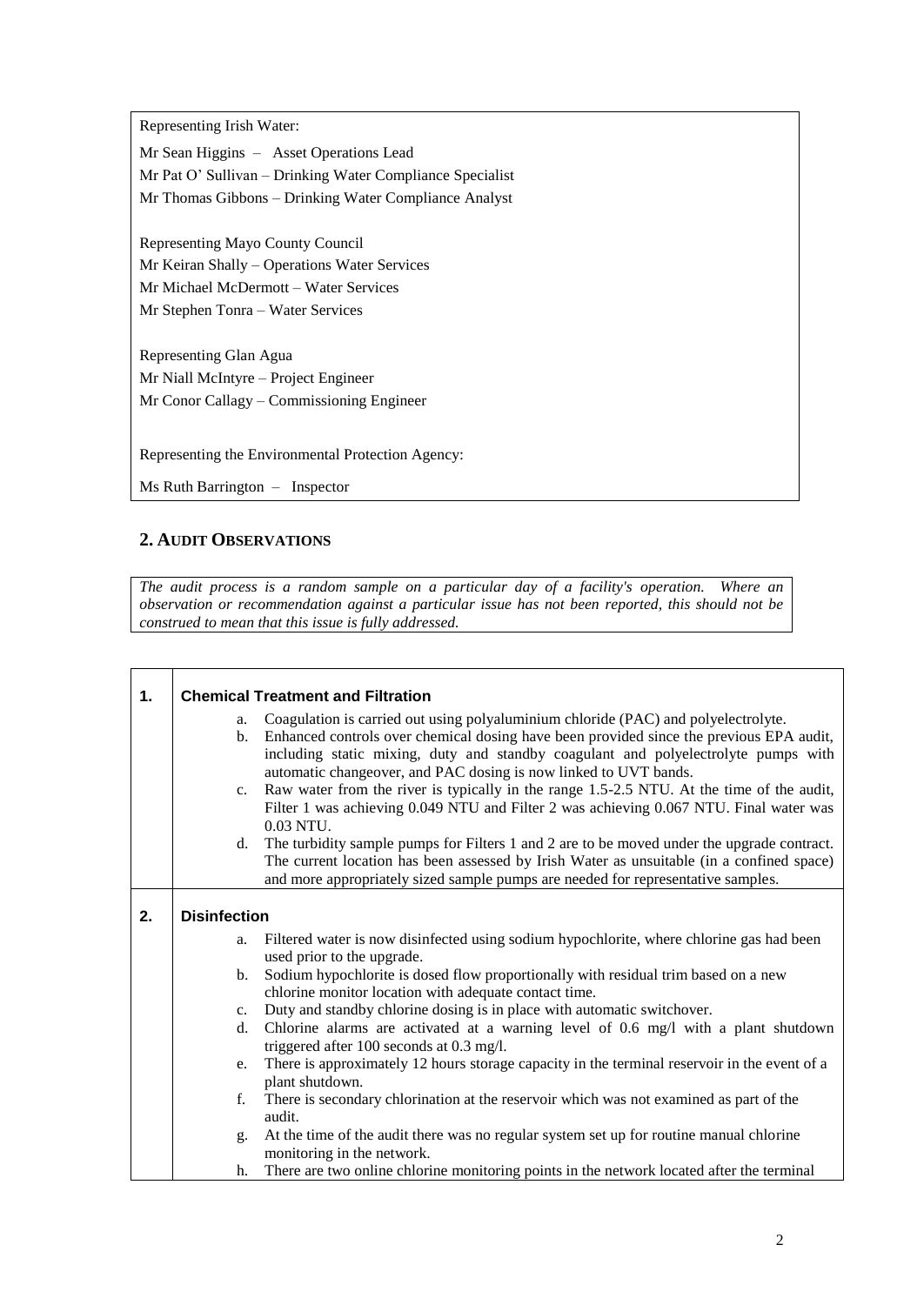|    | reservoir and after Trenaglearagh reservoir to reflect chlorine boosting at these locations.                                                                                                                                                                                                                                                                                                                                                                                                                                                                |  |  |
|----|-------------------------------------------------------------------------------------------------------------------------------------------------------------------------------------------------------------------------------------------------------------------------------------------------------------------------------------------------------------------------------------------------------------------------------------------------------------------------------------------------------------------------------------------------------------|--|--|
|    | Data from these monitors is accessible to the plant operators.                                                                                                                                                                                                                                                                                                                                                                                                                                                                                              |  |  |
|    |                                                                                                                                                                                                                                                                                                                                                                                                                                                                                                                                                             |  |  |
| 3. | Monitoring and Sampling Programme for treated water                                                                                                                                                                                                                                                                                                                                                                                                                                                                                                         |  |  |
|    | a. Monitoring for trihalomethanes was carried out during November with compliant levels<br>recorded.                                                                                                                                                                                                                                                                                                                                                                                                                                                        |  |  |
|    | Irish Water will be undertaking an assessment of THM formation potential across<br>b.<br>Coagulation Flocculation and Clarification (CFC) plants in the North-West Region during<br>2018. Kiltimagh will be one of the supplies assessed during that programme.                                                                                                                                                                                                                                                                                             |  |  |
| 4. | <b>Management and Control</b>                                                                                                                                                                                                                                                                                                                                                                                                                                                                                                                               |  |  |
|    | a. Information on the new disinfection system is available via SCADA as part of the IW<br>disinfection programme, however the planned county wide SCADA upgrade will be<br>required before full functionality on the CFC stage is available. The SCADA upgrade is<br>expected during 2018.<br>b. Alarms generated are communicated via cascade system to operators' phones.<br>Irish Water have provided satisfactory operational data from September to November 2017<br>$c_{\cdot}$<br>to support the removal of Kiltimagh from the Remedial Action List. |  |  |

# **3. AUDITOR'S COMMENTS**

The audit found that Irish Water has carried out works at Kiltimagh water treatment plant to implement the remaining recommendations of the EPA audit report dated  $14<sup>th</sup>$  August 2013, specifically those relating to the coagulation, flocculation and clarification processes and to disinfection.

Irish Water has provided operational data from September to November 2017 which demonstrates that the plant is operating satisfactorily and producing water quality which complies with the requirements of the *European Union (Drinking Water) Regulations 2014 as amended*. The auditor recommends that Kiltimagh is removed from the EPA's Remedial Action List when the Q4 RAL update is published.

Irish Water should continue the optimisation of the disinfection system at the plant, with particular attention on the use of network chlorine residual monitoring to verify plant performance.

## **4. RECOMMENDATIONS**

## **Disinfection**

1. Irish Water should establish a scheduled programme of residual chlorine monitoring in the network, to demonstrate adequate free residual chlorine levels at the end of the distribution network of at least 0.1mg/l and to assist in optimising the plant performance following the introduction of sodium hypochlorite.

## **Management and Control**

- 2. Irish Water should ensure that the planned county wide SCADA upgrade is implemented to include access to the CFC stage at Kiltimagh water treatment plant.
- 3. Irish Water should complete the works on the filter turbidity sampling pumps to provide suitably representative samples for the online turbidity monitors.